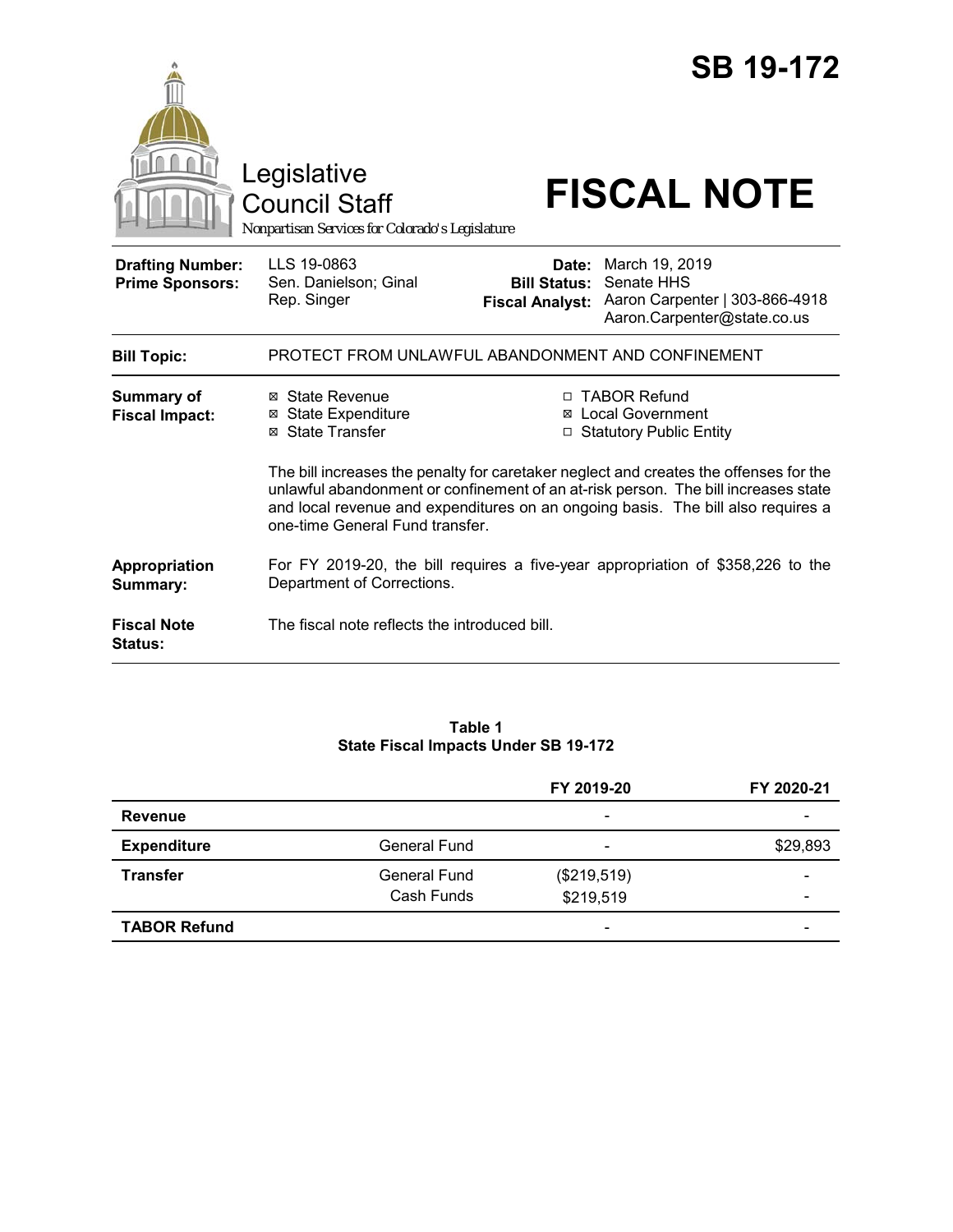March 19, 2019

#### **Summary of Legislation**

Under current law, a person who commits caretaker neglect against an at-risk person commits a class 1 misdemeanor. This bill increases the penalty for caretaker neglect to a class 6 felony and expands crimes against an at-risk person by creating new offenses for unlawfully abandoning or confining an at-risk person.

## **Comparable Crime Analysis**

Legislative Council Staff is required to include certain information in the fiscal note for any bill that creates a new crime, changes the classification of an existing crime, or changes an element of an existing crime. The following sections outline data on crimes that are comparable to the offense in this bill and discuss assumptions on future rates of criminal convictions under the bill.

**Prior conviction data.** This bill reclassifies caretaker neglect and creates two new crimes against at-risk persons. To form an estimate on the prevalence of these crimes, the fiscal note analyzed the existing offense of caretaker neglect and used false imprisonment as a comparable crime for abandoning or confining an at-risk person.

Caretaker neglect. In the last three fiscal years, 31 persons have been convicted and sentenced for this offense. Of the persons convicted, 16 were male and 15 were female. Demographically, 22 were White, 3 were African American, 4 were Hispanic, 1 was Asian, and 1 was classified as "Other". Of those convicted, 8 were sentenced to county jail.

*False imprisonment.* Under current law, the classification of false imprisonment ranges from a class 2 misdemeanor up to a class 5 felony, depending on the circumstances of the offense. In the last three fiscal years, 242 persons have been convicted and sentenced for this offense, including 28 persons sentenced for a felony offense and 214 persons sentenced for a misdemeanor. Of the persons convicted, 225 were male and 17 were female. Demographically, 212 were White, 9 were African American, 15 were Hispanic, 3 was American Indian, and 3 were classified as "Other". Of the 28 felonies, 17 were sentenced to the Department of Corrections (DOC). Of the 214 sentenced for a misdemeanor, 111 were sentenced to county jail.

**Assumptions.** This analysis assumes that there will be approximately 11 criminal case filings per year for the offenses under the bill. Of those cases, 10 cases will involve caretaker neglect, which is now a class 6 felony, and 1 case will involve the new crimes against at-risk persons. In addition, the fiscal note assumes that 1 offender who is convicted and sentenced to DOC instead of county jail due to reclassification of caretaker neglect and 1 offender every five years who is sentenced to the DOC for the new crimes of abandoning or confining an at-risk person. The average DOC length of stay for a class 6 felony is 7.4 months with an average parole length of stay of 9.6 months once he or she is released from prison. A class 1 misdemeanor has a sentencing range of 6 months to 18 months in county jail.

Visit leg.colorado.gov/fiscalnotes for more information about criminal justice costs in fiscal notes.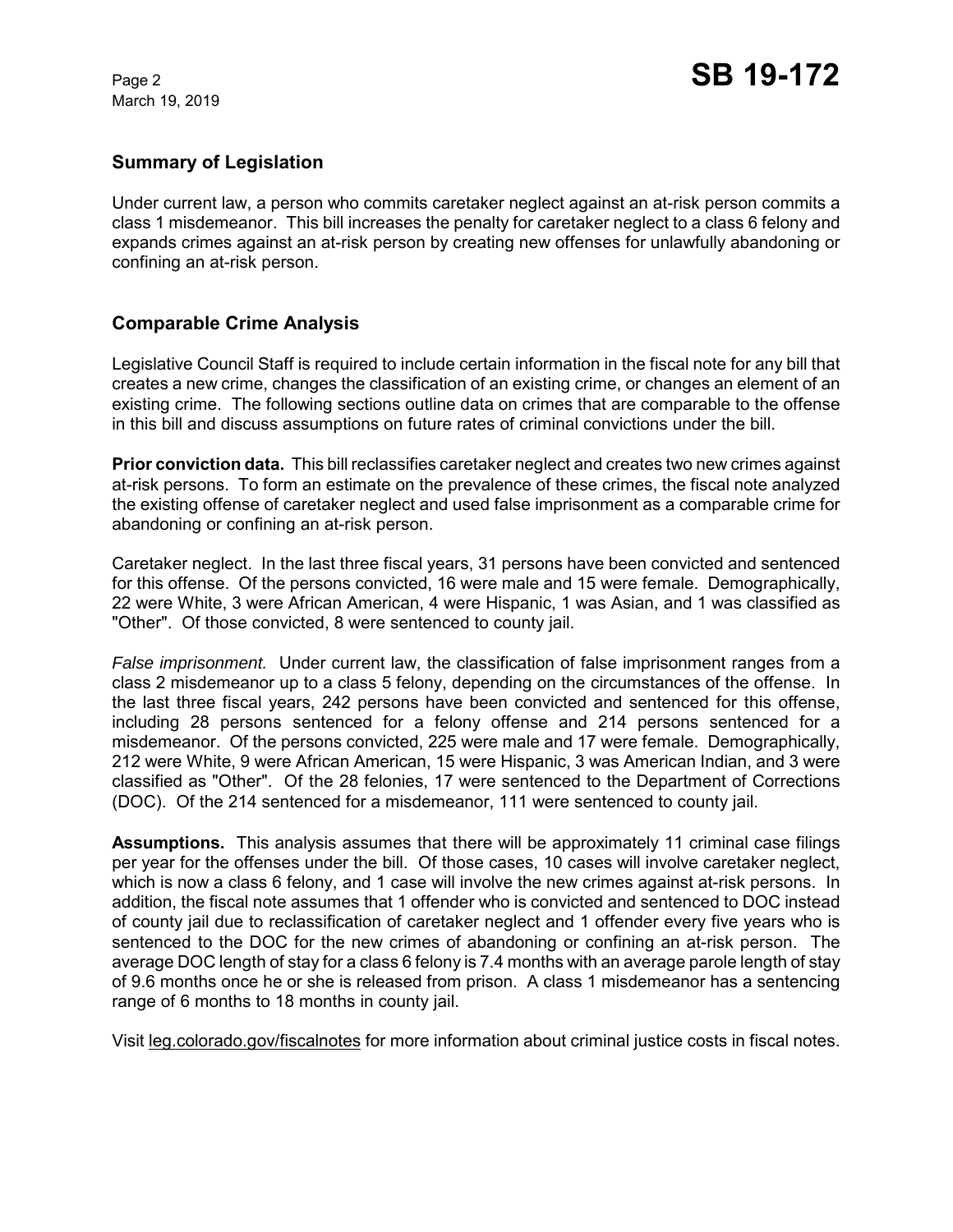March 19, 2019

#### **State Revenue**

Starting in FY 2019-20, state revenue from criminal fines and court fees will increase by a minimal amount credited to the Fines Collection Cash Fund, various other cash funds in the Judicial Department, and the General Fund. The fine penalty for a class 6 felony ranges from \$1,000 to \$100,000. Currently, a class 1 misdemeanor has a fine range of \$500 to \$5,000. Additionally, court fees may be imposed on a case-by-case basis for a variety of court-related costs, such as probation supervision, drug surcharges, or late fees. Because the courts have the discretion of incarceration, imposing a fine, or both, a precise state revenue impact cannot be determined. Criminal fine and court fee revenue is subject to TABOR, however, under the March 2019 Legislative Council Staff forecast, a TABOR surplus is not expected in FY 2019-20 or FY 2020-21.

#### **State Transfers**

This bill requires a one-time transfer of \$219,519 from the General Fund to the Capital Construction Fund in FY 2019-20. These funds must then be appropriated to the Corrections Expansion Reserve Fund. This amount is based on the costs required to cover future DOC capital construction for 1.2 additional bed spaces (\$178,471 per bed) and may be used by the DOC for prison construction, expansion, or renovation projects that are approved by the General Assembly. DOC capital construction costs from the projected increase in prison population under this bill are discussed in the State Expenditure section.

## **State Expenditures**

Beginning in FY 2019-20, this bill increases costs and workload in the Judicial Department. This bill also increases the five-year expenditures to the DOC by \$358,226. These impacts are shown in Table 2 and discussed below.

**Judicial Department***.* This bill will increase costs and workload for the trial courts in the Judicial Department due to longer trials from the more serious offense and to process additional criminal case filings. Costs and workload may also increase in the agencies that provide representation to indigent persons, including the Office of the State Public Defender and the Office of Alternate Defense Counsel. To the extent that offenders are sentenced to DOC instead of probation, costs and workload in the Division of Probation will decrease. Overall, it is assumed that this workload can be accomplished within existing appropriations. Should a change in funding be required for any agency or division with the Judicial Department, the fiscal note assumes it will be addressed through the annual budget process.

**Department of Corrections - Five-year fiscal impact.** Based on the assumptions provided in the Comparable Crime Analysis section, this bill increases prison operating, capital construction, and parole costs for the DOC by a total of \$358,226 over the five-year period beginning in FY2019-20. This five-year impact includes the potential expenditure on DOC capital construction resulting from the transfer discussed above. The fiscal note assumes no prison impact will occur in the first year due to the amount of time required for criminal filing, trial, disposition and sentencing of each case. Once an offender is released from prison, he or she is assigned to parole; however, no impact is expected until the first year's cohort of offenders is released to parole. Table 2 shows the estimated cost of the bill over the next five fiscal years.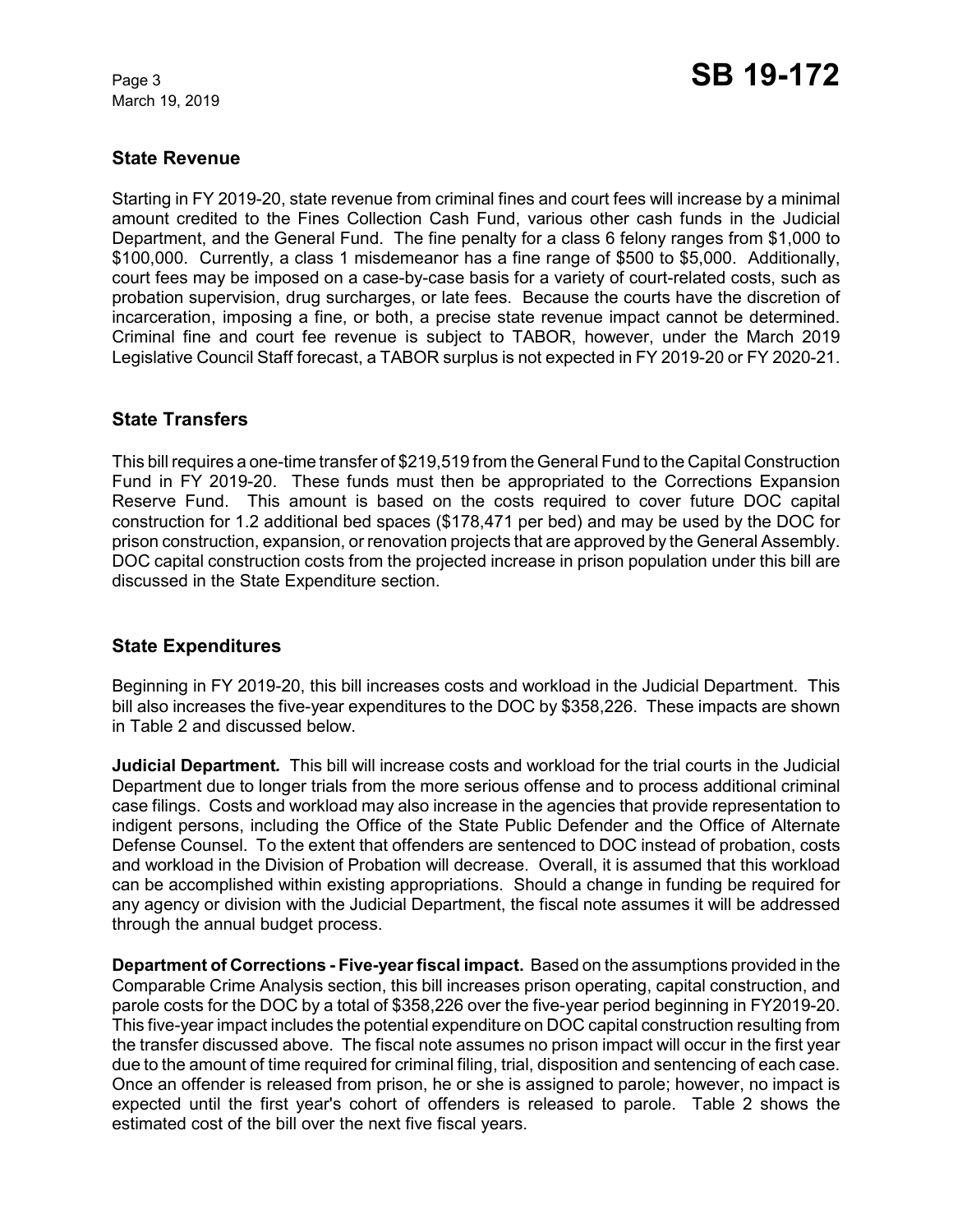|                    |               | <b>Prison Bed Impact</b> |                                |               | <b>Parole Impact</b> |                   |
|--------------------|---------------|--------------------------|--------------------------------|---------------|----------------------|-------------------|
| <b>Fiscal Year</b> | <b>Number</b> | Operating<br>Cost        | <b>Construction</b><br>$Cost*$ | <b>Number</b> | Operating<br>Cost    | <b>Total Cost</b> |
| FY 2019-20         | 1.2           |                          | \$219,519                      |               |                      | \$219,519         |
| FY 2020-21         | 1.2           | \$48,898                 | -                              | 0.8           | \$3,542              | \$52,440          |
| FY 2021-22         | 0.6           | \$24,449                 |                                | 1.2           | \$5,574              | \$30,023          |
| FY 2022-23         | 0.6           | \$24,449                 | -                              | 0.8           | \$3,673              | \$28,122          |
| FY 2023-24         | 0.6           | \$24.449                 | $\qquad \qquad \blacksquare$   | 0.8           | \$3,673              | \$28,122          |
| <b>Total Cost</b>  |               | \$122,245                | \$219,519                      |               | \$16,462             | \$358,226         |

**Table 2 Prison and Parole Costs Under SB19-172**

*\*Capital construction cost is based on the highest bed impact in the five-year period.*

## **Local Government Impact**

Beginning in FY 2019-20, this bill is expected to increase local government costs and workload as described below. The exact impact to a particular local government will vary depending on the number of offenses committed within its jurisdiction.

**District attorneys.** By reclassifying caretaker neglect and creating new crimes against at-risk persons, the bill will increase costs and workload for district attorneys to prosecute these case. District attorney offices are funded by counties, with each county in a judicial district contributing based on its population.

**County jails.** By reclassifying caretaker neglect, individuals may be sentenced to the DOC instead of county jails. To the extent that this occurs, costs to county jails will decrease. However, because class 6 felonies may still be sentenced to county jails and the courts have the discretion of incarceration or imposing a fine, the precise county impact cannot be determined. Under current law, the state reimburses county jails for housing state inmates. Based on a 2018 Joint Budget Committee Staff county jail survey, the average cost to house an offender in a county jail is \$98.83 per day, but varies significantly from \$43.65 to \$350.21 per day depending on the county. For the current fiscal year, the state reimburses county jails at a daily rate of \$54.93.

**Denver County Court.** The bill decreases revenue, costs and workload for the Denver County Court, which is managed and funded by the City and County of Denver, since felony cases are tried in state district court instead of county court. Probation services in the Denver County Courts will also experience an decrease in revenue, costs, and workload revenue to no longer supervise persons convicted under the bill for a felony offense within Denver County.

**County departments of human services.** To the extent that the bill results in more investigations by county adult protective services, costs and workload to that county will increase. The fiscal note assumes that any increase in costs and workload will be minimal.